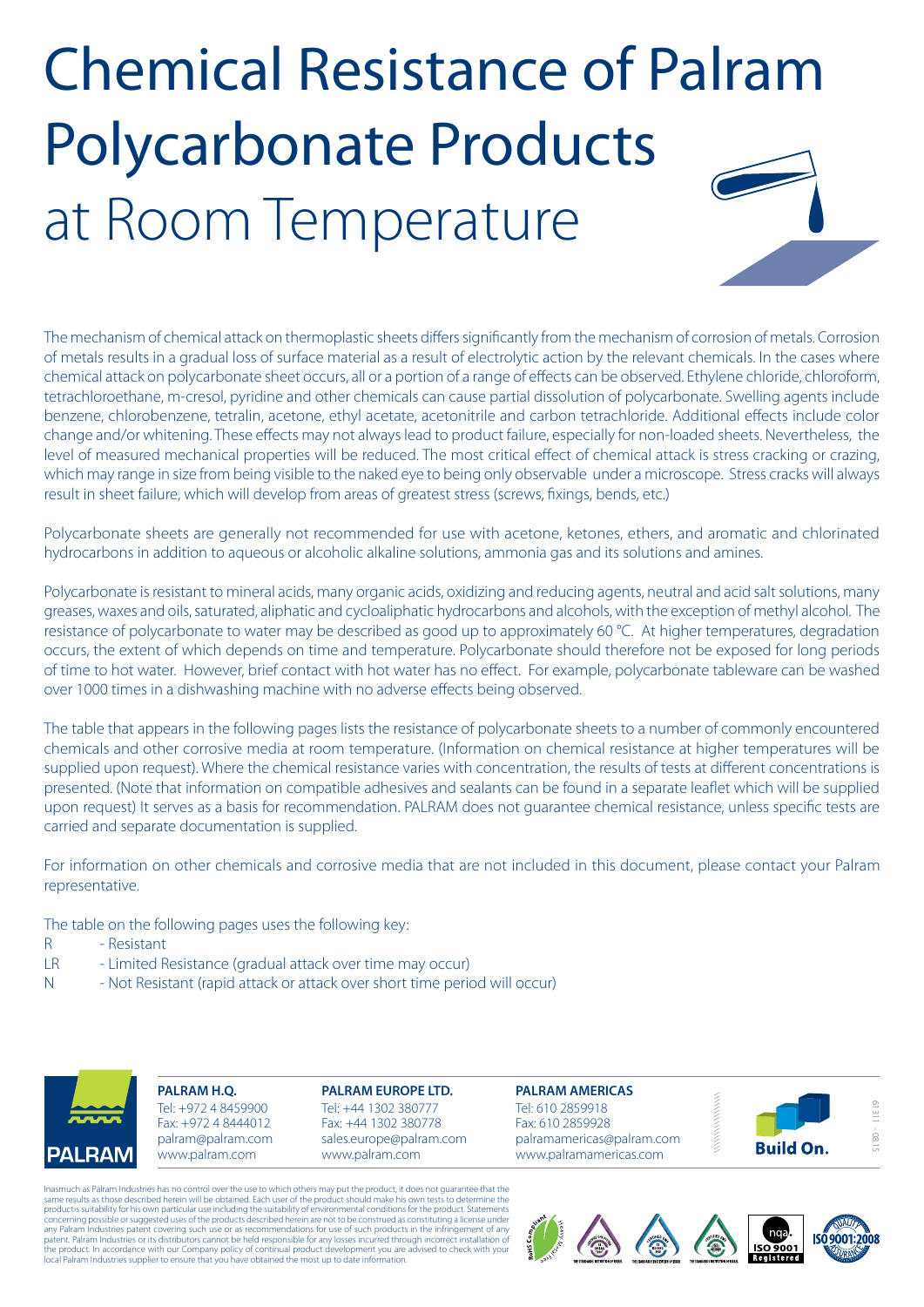

| Chemical                             | Concentration<br>$\frac{0}{6}$ * | Resistance    | Chemical                             | Concentration<br>$\frac{0}{6}$ * | Resistance   |
|--------------------------------------|----------------------------------|---------------|--------------------------------------|----------------------------------|--------------|
| Acetaldehyde                         |                                  | $\mathsf{N}$  | <b>Butane</b>                        |                                  | $\mathsf{R}$ |
| <b>Acetic Acid</b>                   | 10                               | $\mathsf R$   | <b>Butter</b>                        |                                  | R            |
| <b>Acetic Acid</b>                   | 25 (concentrated)                | LR(N)         | <b>Butyl Acetate</b>                 |                                  | $\mathbb N$  |
| Acetone                              |                                  | $\mathsf{N}$  | <b>Butyl Alcohol (Butanol)</b>       |                                  | $\mathsf{R}$ |
| Acetylene                            |                                  | $\mathsf R$   | <b>Butylene Glycol</b>               |                                  | $\mathsf{R}$ |
| Acrylonitrile                        |                                  | $\mathsf{N}$  | <b>Butyric Acid</b>                  |                                  | N            |
| Ajax Detergent                       |                                  | $\mathsf R$   | Calcium Chloride                     | Saturated                        | $\mathsf{R}$ |
| Allspice                             |                                  | $\mathbb N$   | Calcium Hypochlorite                 |                                  | R            |
| Allyl Alcohol                        |                                  | LR            | <b>Calcium Nitrate</b>               |                                  | $\mathsf R$  |
| Alum (Aluminum Ammonsium Sulfate)    |                                  | $\mathsf R$   | Calcium Soap Fat                     |                                  | $\mathsf{R}$ |
| Aluminum Chloride                    | Saturated                        | $\mathsf R$   | Camphor Oil                          |                                  | $\mathbb N$  |
| Aluminum Oxalate                     |                                  | $\mathsf R$   | Carbolic Acid                        |                                  | N            |
| Aluminum Sulfate                     | Saturated                        | $\mathsf R$   | Carbon Bisulfite                     |                                  | $\mathbb N$  |
| Ammonia (Gas)                        |                                  | $\mathsf{N}$  | Carbon Dioxide Gas (Moist)           |                                  | $\mathsf{R}$ |
| Ammonia (Aqueous)                    |                                  | $\mathsf{N}$  | Carbon Disulfide                     |                                  | N            |
| Ammonium Carbonate                   |                                  | LR            | Carbon Monoxide                      |                                  | $\mathsf{R}$ |
| Ammonium Chloride                    |                                  | $\mathsf R$   | Carbon Tetrachloride                 |                                  | $\mathbb N$  |
| Ammonium Fluoride                    |                                  | $\mathsf{N}$  | <b>Castor Oil</b>                    |                                  | $\mathsf{R}$ |
| Ammonium Hydroxide                   |                                  | $\mathbb N$   | Catsup (Ketchup)                     |                                  | $\mathsf{R}$ |
| <b>Ammonium Nitrate</b>              |                                  | R             | Caustic Potash (Potassium Hydroxide) |                                  | N            |
| Ammonium Sulfate                     | Saturated                        | $\mathsf R$   | Caustic Soda (Sodium Hydroxide)      |                                  | $\mathbb N$  |
| Ammonium Sulfide                     |                                  | N.            | Chlorine Gas (Dry)                   |                                  | <b>LR</b>    |
| Amyl Acetate                         |                                  | $\mathsf{N}$  | Chlorine Gas (Wet)                   |                                  | $\mathbb N$  |
| Amyl Alcohol                         |                                  | LR            | Chlorobenzene                        |                                  | N            |
| Aniline                              |                                  | $\mathsf{N}$  | Chloroform                           |                                  | $\mathbb N$  |
| Antimony Trichloride                 | Saturated                        | R             | Chocolate                            |                                  | R            |
| Aqua Regia (3 parts HCl:1 part HNO3) |                                  | LR            | Chrome Alum                          | Saturated                        | R            |
| Arsenic Acid                         | 20                               | $\mathsf R$   | Chromic Acid                         | 20                               | $\mathsf{R}$ |
| <b>Automatic Switch Grease</b>       |                                  | $\mathsf R$   | Cinnamon                             |                                  | R            |
| <b>Automotive Waxes</b>              |                                  | LR            | <b>Citric Acid</b>                   | 10                               | $\mathsf{R}$ |
| <b>Baby Lotion</b>                   |                                  | $\mathsf R$   | Cloves                               |                                  | N            |
| <b>Bacon Fat</b>                     |                                  | $\mathsf R$   | Coal Gas                             |                                  | $\mathsf{R}$ |
| <b>Barium Chloride</b>               |                                  | R             | Coca Cola                            |                                  | <b>LR</b>    |
| <b>Battery Acid</b>                  |                                  | $\mathsf{R}$  | Cocoa                                |                                  | LR           |
| Beer                                 |                                  | R             | Cod Liver Oil                        |                                  | $\mathsf R$  |
| <b>Beet Syrup</b>                    |                                  | $\mathsf R$   | Coffee                               |                                  | LR           |
| Benzaldehyde                         |                                  | $\mathbb N$   | Cooking Oil                          |                                  | $\mathsf R$  |
| Benzene                              |                                  | $\mathsf{N}$  | Copper Sulfate                       | Saturated                        | R            |
| <b>Benzoic Acid</b>                  |                                  | ${\mathsf N}$ | Cresol                               |                                  | $\mathsf{N}$ |
| <b>Benzyl Alcohol</b>                |                                  | ${\sf N}$     | <b>Cupric Chloride</b>               | Saturated                        | R            |
| <b>Betadine</b>                      |                                  | $\mathsf R$   | Cuprous Chloride                     | Saturated                        | R            |
| Bleach (Clorox)                      |                                  | $\mathsf R$   | Cyclohexane                          |                                  | $\mathsf R$  |
| Blood and Blood Plasma               |                                  | $\mathsf R$   | Cyclohexanol                         |                                  | LR           |
| <b>Borax</b>                         |                                  | $\mathsf R$   | Cyclohexanone                        |                                  | N            |
| <b>Boric Acid</b>                    |                                  | $\mathsf R$   | <b>DDT</b>                           |                                  | $\mathsf R$  |
| <b>Brake Fluid</b>                   |                                  | $\mathbb N$   | <b>Dekalin</b>                       |                                  | R            |
| <b>Bromine</b>                       |                                  | $\mathbb N$   | Detergent (most)                     |                                  | LR or R      |
| Bromobenzene                         |                                  | ${\sf N}$     | <b>Developing Solutions</b>          |                                  | N or LR      |

Entries indicate the following: R - resistant,. LR - limited resistance, N- not resistant

\*Concentration of aqueous solution except where noted

The chemical resistance information in this table is based on our research and experience and may be considered solely as a basis for recommendation, but not as a guarantee, unless specifically furnished as such by Palram.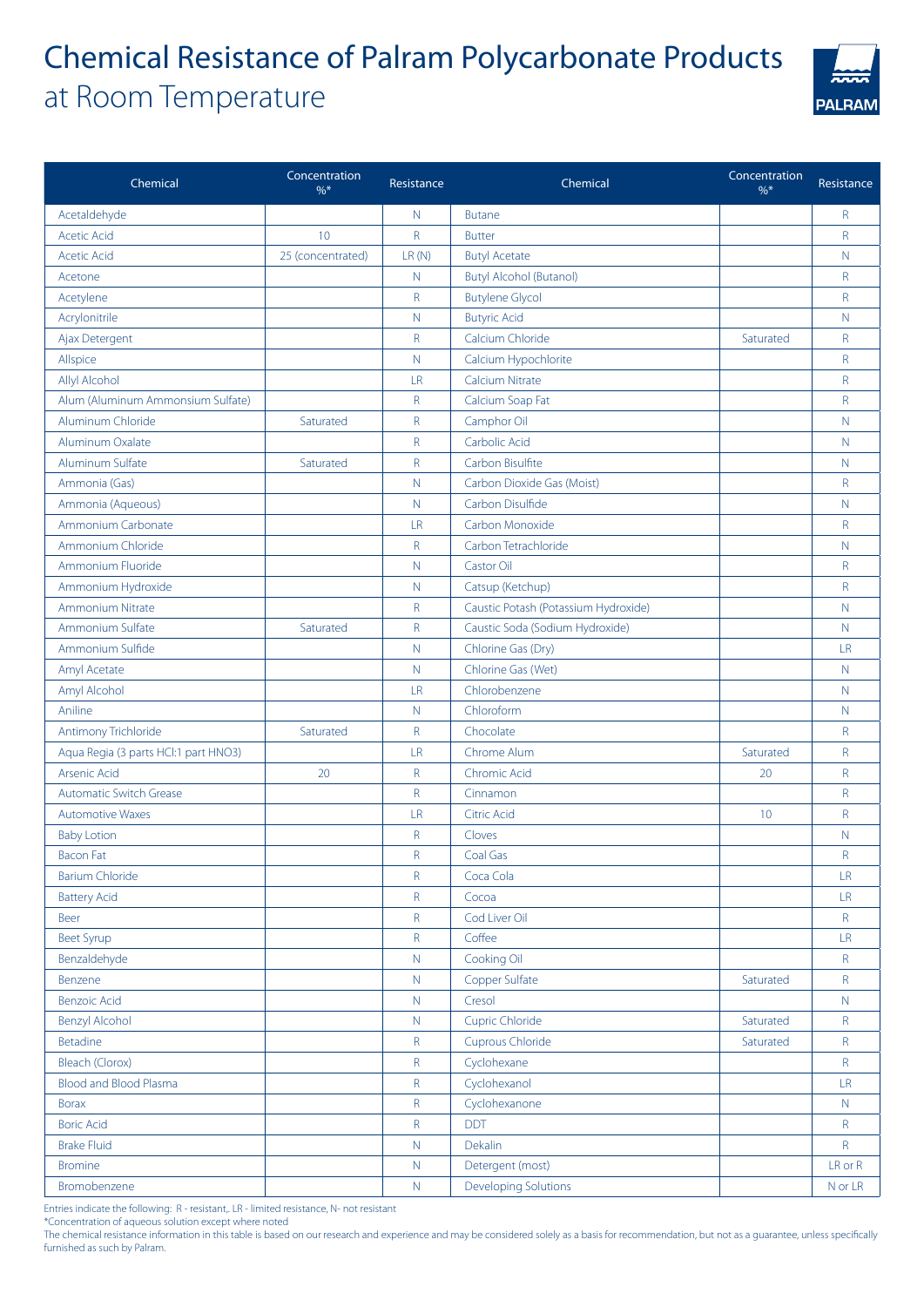

| Chemical                                    | Concentration<br>$\frac{9}{6}$ * | Resistance  | Chemical                      | Concentration<br>$\%$ * | Resistance                            |
|---------------------------------------------|----------------------------------|-------------|-------------------------------|-------------------------|---------------------------------------|
| Diamyl Phthalate                            |                                  | $\mathbb N$ | Kerosene                      |                         | $\mathsf R$                           |
| <b>Diesel Fuel</b>                          |                                  | R           | Lactic Acid                   | 20                      | R                                     |
| Diethyl Ether (Ethyl Ether)                 |                                  | $\mathbb N$ | Lacquers and Thinners         |                         | R                                     |
| Dimethyl Formaldehyde (DMF)                 |                                  | $\mathbb N$ | Laundry Detergents (Most)     |                         | R                                     |
| Dimethyl Sulfoxide (DMSO)                   |                                  | $\mathbb N$ | Ligroin (Hydrocarbon Mixture) |                         | R                                     |
| Dinonyl Phthalate (plasticizer)             |                                  | LR          | Lime Solution (2%) or paste   |                         | R                                     |
| Doctyl Phthalate (plasticizer)              |                                  | LR          | Liquors or Liqueurs           |                         | R                                     |
| Dioxane                                     |                                  | $\mathbb N$ | Linseed Oil                   |                         | R                                     |
| Diphyl 5,3                                  |                                  | LR          | Loctite                       |                         | R                                     |
| Ethanol (Ethyl Alcohol) and Water           | 96                               | R           | Lubricating Oils (Most)       |                         | R                                     |
| Ethanol (Ethyl Alcohol)                     | Pure                             | LR          | Machine Oils (Most)           |                         | R                                     |
| <b>Ethyl Amine</b>                          |                                  | $\mathbb N$ | Magnesium Chloride            | Saturated               | R                                     |
| <b>Ethyl Acetate</b>                        |                                  | $\mathbb N$ | Magnesium Sulfate             | Saturated               | R                                     |
| <b>Ethyl Bromide</b>                        |                                  | $\mathbb N$ | Manganese Sulfate             | Saturated               | R                                     |
| Ethylene Chloride                           |                                  | $\mathbb N$ | Margarine                     |                         | R                                     |
| Ethylene Chlorohydrin                       |                                  | $\mathbb N$ | Mayonnaise                    |                         | R                                     |
| Ethylene Dichloride                         |                                  | $\mathbb N$ | Meat                          |                         | R                                     |
| Ethylene Glycol (Antifreeze)                |                                  | LR          | Mercuric Chloride             | Saturated               | N                                     |
| Ferric Chloride                             | Saturated                        | R           | Mercury                       |                         | $\mathsf{N}$                          |
| Ferrous Sulfate                             |                                  | R           | Methane                       |                         | R                                     |
| Fish and Fish Oils                          |                                  | R           | Methanol (Methyl Alcohol)     | Pure                    | LR                                    |
| <b>Floor Polish</b>                         |                                  | R           | Methylamine                   |                         | R                                     |
| Formalin                                    | 10%                              | R           | Methylcellusolve              |                         | $\mathbb N$                           |
| Formic Acid                                 | 10% (30%)                        | R(LR)       | Methylene Chloride            |                         | N                                     |
| Freon TF                                    |                                  | R           | Methyl Ethyl Keton (MEK)      |                         | $\mathbb N$                           |
| Freon (all others)                          |                                  | $\mathbb N$ | Methylmethacrylate            |                         | $\mathsf{N}$                          |
| Fruit Juices and Pulp                       |                                  | $\mathsf R$ | Milk                          |                         | $\mathsf{N}$                          |
| Gasoline                                    |                                  | $\mathbb N$ | <b>Mineral Oil</b>            |                         | $\mathsf R$                           |
| Gear Oil                                    |                                  | R           | Motor Oils (Most)             |                         | R                                     |
| <b>Glazers Putty</b>                        |                                  | R           | Mustard                       |                         | R                                     |
| Glucose                                     |                                  | R           | Naphtha (Stanisol)            |                         | R                                     |
| Glycerine                                   |                                  | R           | <b>Nickel Sulfate</b>         |                         | $\mathbb N$                           |
| Glycerol                                    |                                  | R           | Nitric Acid                   | 20                      | $\mathsf R$                           |
| Glycols                                     |                                  | R           | Nitrobenzene                  |                         | R                                     |
| Glutaraldehyde                              | 50%                              | R           | Nitropropane                  |                         | $\mathsf R$                           |
| Grease, Automotive (Most)                   |                                  | R           | Nitrous Oxide                 |                         | $\mathsf R$                           |
| Heptane                                     |                                  | R           | Nutmeg                        |                         | $\mathbb N$                           |
| Hexane                                      |                                  | R           | Oleic Acid                    |                         | N                                     |
| Hydrazine                                   |                                  | N           | Onions                        |                         | $\mathsf R$                           |
| Hydrochloric Acid                           | 20 (Concentrated)                | R(N)        | Oxalic Acid                   | 10 <sup>°</sup>         | R                                     |
| Hydrofluoric Acid<br>Hydrogen Peroxide      | 20                               | $\mathsf R$ | Oxygen                        |                         | $\mathsf R$                           |
|                                             | 30                               | R           | Ozone                         |                         | R                                     |
| Hydrogen Sulfide                            |                                  | R           | Paprika                       |                         | R                                     |
| lodine (aqueous solution)                   | 5                                | R           | Paraffin                      |                         | $\mathsf R$                           |
| lodine                                      |                                  | $\mathbb N$ | Pentane                       |                         | <b>LR</b>                             |
| Inks (Most)                                 |                                  | R<br>LR.    | Pepper<br>Perchloric Acid     | 10 (concentrated)       | $\mathsf{L}\mathsf{R}$<br>$\mathbb N$ |
| Isoamyl Alcohol<br><b>Isopropyl Alcohol</b> |                                  | R           | Perchloroethylene             |                         | ${\sf R}$                             |
|                                             |                                  |             |                               |                         |                                       |

Entries indicate the following: R - resistant,. LR - limited resistance, N- not resistant

\*Concentration of aqueous solution except where noted

The chemical resistance information in this table is based on our research and experience and may be considered solely as a basis for recommendation, but not as a guarantee, unless specifically furnished as such by Palram.